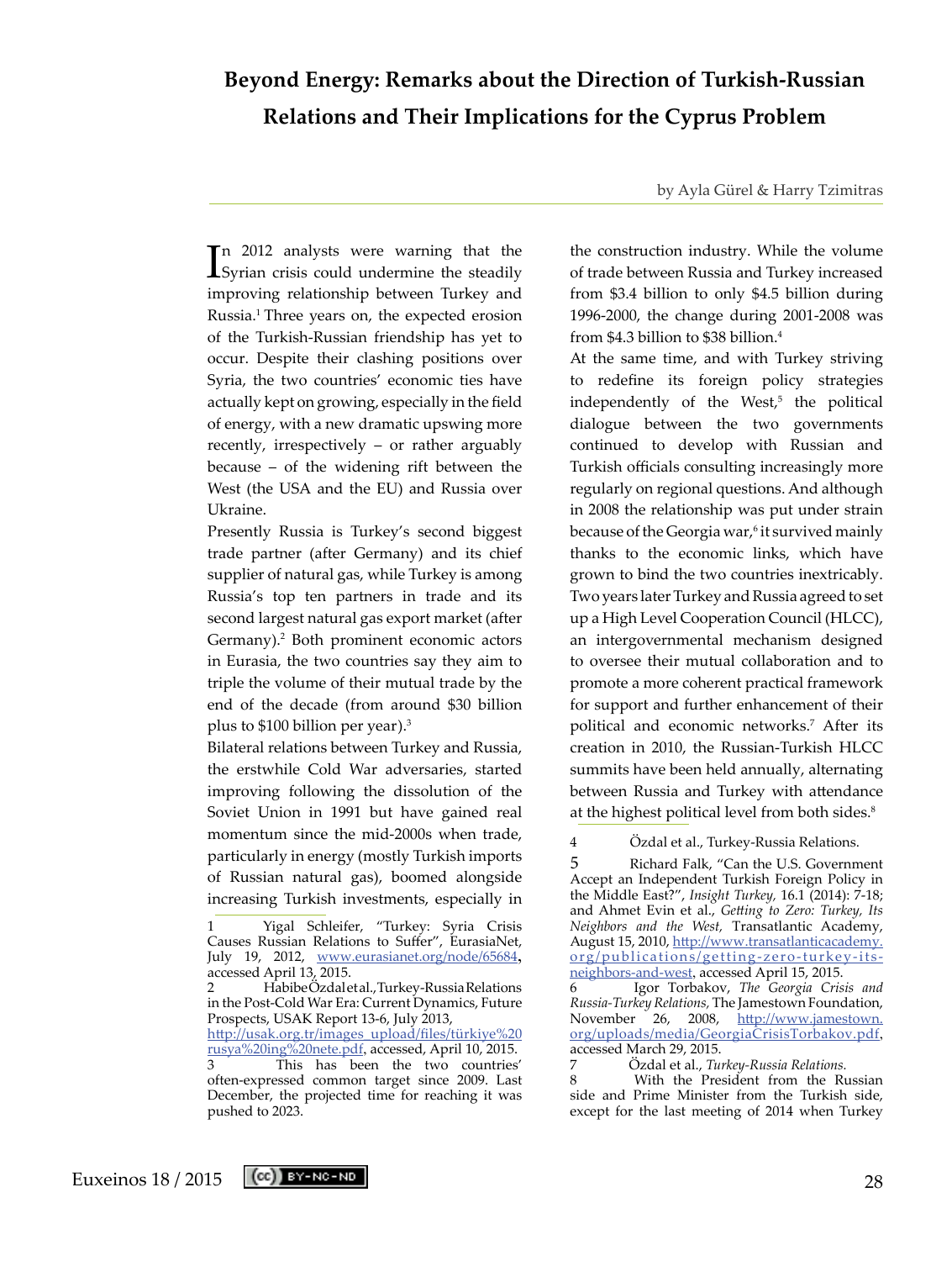Developments following the formation of the HLCC so far confirm that Russia and Turkey – literally – mean business and are capable of practicing constructive engagement and pragmatism in the name of advancing common, especially economic, interests, notwithstanding their divergences over such important political issues as those raised by the Georgian war, the situation in Syria, and more recently the Russian annexation of Crimea.

At the first summit of the HLCC, held on 12 May 2010 in Ankara with the participation of President Medvedev and Prime Minister Erdoğan, numerous cooperation agreements were signed two of which were quite significant: one concerned the construction of a nuclear power plant in Mersin Akkuyu and the other visa-free travel. The latter was implemented in less than a year (on 16 April 2011), importantly further increasing the already flourishing tourism between Russia and Turkey.<sup>9</sup> The former concerned a deal allowing a subsidiary of the Russian public company Rosatom to build, own (with the possibility of selling 49 per cent of shares to other investors), and operate (for 15 years) a nuclear plant at the Turkish southern coastal site of Mersin Akkuyu. With an estimated investment of \$20 billion, this would be the first of the three nuclear power stations included in Turkey's plans for 2023.10 The implementation

10 According to the Turkish Ministry of Energy, the plan is to have two nuclear stations in operation and one under construction by 2023

of the project is now underway, though there have been serious delays in the timeline due to regulatory issues and Russia's economic difficulties resulting form the drop in oil prices, as well as Western sanctions over the Ukraine conflict.<sup>11</sup>

The year 2011 saw further Turkey-Russia cooperation in the area of energy transport, more specifically in connection with the – now dropped (see below) – South Stream gas pipeline project. Having already allowed Russia to conduct feasibility studies for the project in its Black Sea exclusive economic zone (EEZ), in December 2011 Turkey also agreed to the building of the pipeline through the Turkish EEZ. This gave a boost not only to Russia's South Stream plans, designed to carry some 63 billion cubic metres of Russian gas to Europe through the Black Sea, bypassing Ukraine. At the same time, it confirmed to Russia that Turkey was a 'reliable partner'.12

(see [http://www.enerji.gov.tr/tr-TR/Sayfalar/](http://www.enerji.gov.tr/tr-TR/Sayfalar/Ulkemizde-Nukleer-Santraller) [Ulkemizde-Nukleer-Santraller](http://www.enerji.gov.tr/tr-TR/Sayfalar/Ulkemizde-Nukleer-Santraller), accessed April 3, 2015). In May 2013 a \$22 billion contract was signed with a Japanese-French consortium (Japan's Mitsubishi Heavy Industries (MHE), Itochu Corp. and France's GDF Suez) for the second planned nuclear station (to be constructed at Sinop, on the Black Sea coast) (see [http://www.reuters.com/](http://www.reuters.com/article/2014/10/14/nuclear-turkey-mitsubishi-idUSL6N0S931K20141014) [article/2014/10/14/nuclear-turkey-mitsubishi](http://www.reuters.com/article/2014/10/14/nuclear-turkey-mitsubishi-idUSL6N0S931K20141014)[idUSL6N0S931K20141014](http://www.reuters.com/article/2014/10/14/nuclear-turkey-mitsubishi-idUSL6N0S931K20141014), accessed April 3, 2015); while in November 2014 the state electricity generation company Elektrik Üretim AŞ (EÜAŞ) signed an agreement with the Chinese State Nuclear Power Technology Corporation (SNPTC) and American Westinghouse Electricity Company to begin exclusive negotiations regarding the construction of the third [\(http://www.world](http://www.world-nuclear.org/info/Country-Profiles/Countries-T-Z/Turkey/)[nuclear.org/info/Country-Profiles/Countries-T-Z/](http://www.world-nuclear.org/info/Country-Profiles/Countries-T-Z/Turkey/) [Turkey/](http://www.world-nuclear.org/info/Country-Profiles/Countries-T-Z/Turkey/), accessed April 3, 2015).

11 "Russian Nuclear Plants in Turkey 'Not Ready Before 2022'", *Moscow Times,* March 23, 2015, [http://www.themoscowtimes.com/opinion/](http://www.themoscowtimes.com/opinion/business/article/russian-nuclear-plants-in-turkey-not-ready-before-2022/517868.html) [business/article/russian-nuclear-plants-in-turkey](http://www.themoscowtimes.com/opinion/business/article/russian-nuclear-plants-in-turkey-not-ready-before-2022/517868.html)[not-ready-before-2022/517868.html](http://www.themoscowtimes.com/opinion/business/article/russian-nuclear-plants-in-turkey-not-ready-before-2022/517868.html), accessed April 3, 2015.

was represented by President Erdoğan. This latter fact can be see as reflecting two things: Erdoğan's continuing single-handed political dominance in Turkey; and the close personal relationship between the Russian and the Turkish leaders.

<sup>&</sup>quot;Visa-free travel between Turkey and Russia to begin on Saturday", *Sunday's Zaman,*  April 15, 2011, [http://www.todayszaman.com/](http://www.todayszaman.com/latest-news_visa-free-travel-between-turkey-and-russia-to-begin-on-saturday_241113.html) [latest-news\\_visa-free-travel-between-turkey-and](http://www.todayszaman.com/latest-news_visa-free-travel-between-turkey-and-russia-to-begin-on-saturday_241113.html)[russia-to-begin-on-saturday\\_241113.html](http://www.todayszaman.com/latest-news_visa-free-travel-between-turkey-and-russia-to-begin-on-saturday_241113.html), accessed March 27, 2015.

<sup>12 &</sup>quot;Turkish approval of South Stream gives huge boost to Russia", *Sunday's Zaman*, December 28, 2011, [http://www.todayszaman.com/business\\_](http://www.todayszaman.com/business_turkish-approval-of-south-stream-gives-huge-boost-to-russia_266990.html) [turkish-approval-of-south-stream-gives-huge-](http://www.todayszaman.com/business_turkish-approval-of-south-stream-gives-huge-boost-to-russia_266990.html)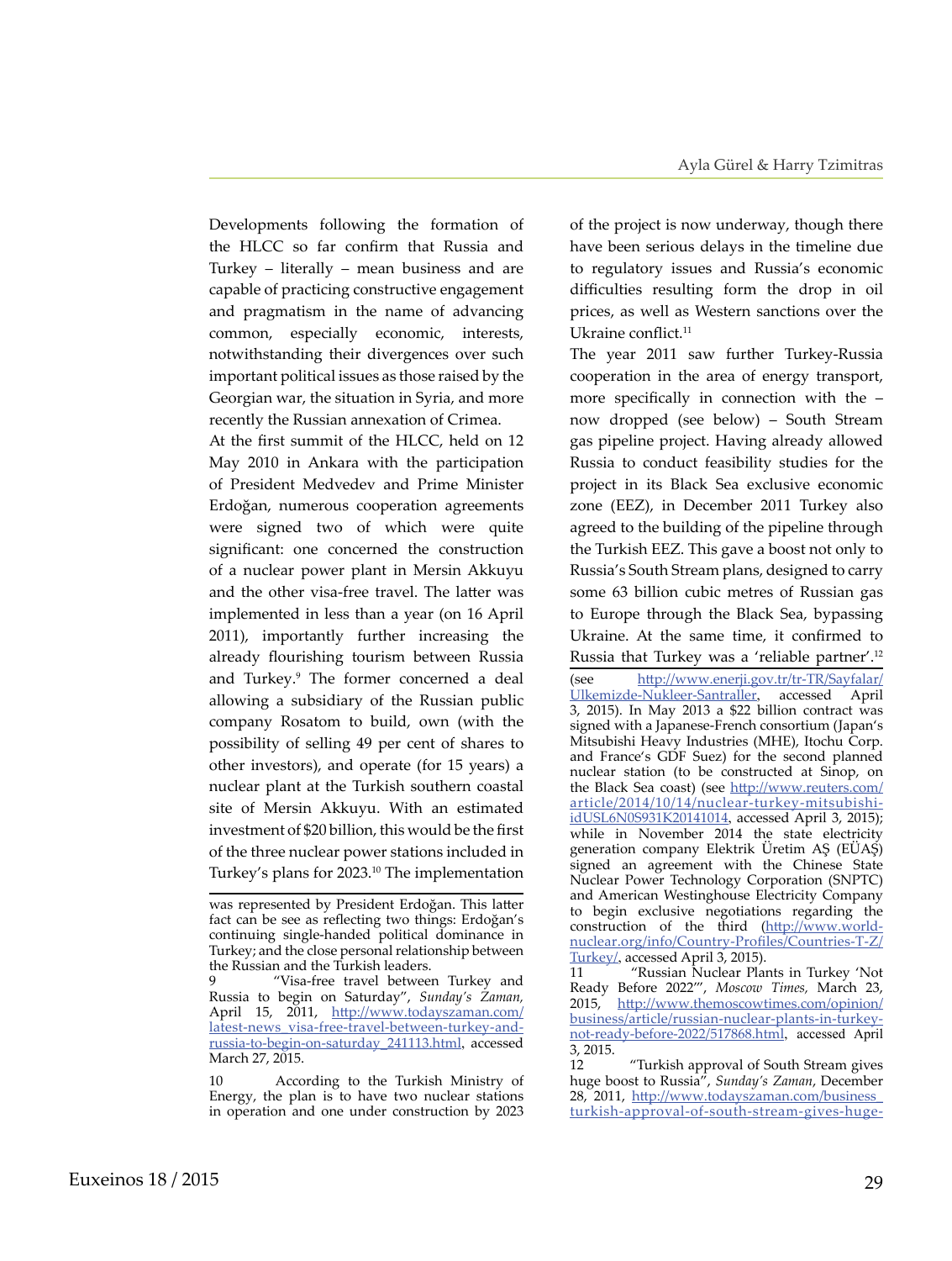It was reported that Ankara was granted in return Russian concessions with regard to gas pricing and take-or-pay agreements that were costing BOTAŞ (Turkish state-owned pipeline company) more than it wished to pay.<sup>13</sup> In the run-up to President Putin's visit to Turkey in December 2012 – after he cancelled one that was supposed to take place two months earlier – there was anticipation of a rupture between Russia and Turkey because of their differences over the fate of Syria. After the visit, however, commentators wrote about the 'cool pragmatism' ruling the two countries' relations. During the visit Putin and Erdoğan signed 11 agreements, and there were even suggestions from various Turkish analysts that Ankara and Moscow might be looking for ways to work together on a diplomatic solution to end the Syrian crisis.<sup>14</sup>

The latest test for Turkey-Russia ties has been the on-going Ukraine crisis, including particularly the Russian take-over of Crimea in March 2014, which has been fuelling tensions between Russia and the Western powers since the beginning of 2014. But here again, concerned about not upsetting its crucial trade and energy ties with Russia, Turkey maintained a rather moderate and cautious diplomatic approach and, distancing itself from Western efforts to 'punish' Moscow, did not join the US-EU campaign of economic sanctions. And of course this is notwithstanding Turkey's being a NATO member and its important position in the Western security and political alliance. In addition, one needs to bear in mind Turkey's unease about increased Russian assertiveness in their common neighbourhood, particularly in relation to Crimea – which is important for Turkey, not only because of its strategic location in the Black Sea, but also because of the kinship Turkey has with its Muslim Tatar population.15 In October 2014 the Turkish Ambassador to Russia was reported to have told a Russian media outlet that Turkish authorities did not intend to impose sanctions on Russia if asked to do so by the US or the EU.16 Earlier Turkey had joined a group of countries that offered to increase food exports to Russia after the latter banned the import

[boost-to-russia\\_266990.html](http://www.todayszaman.com/business_turkish-approval-of-south-stream-gives-huge-boost-to-russia_266990.html), accessed April 3, 2015. Yigal Schleifer, "Turkey: In Pipeline Deal with Russia, Did Ankara Get a Bargain it Can't Afford?", *EurasiaNet*, January 11, 2012, [http://www.](http://www.eurasianet.org/node/64823) [eurasianet.org/node/64823](http://www.eurasianet.org/node/64823), accessed April 3, 2015. The deal had attracted a lot of attention at that time, especially as regards its implications for another pipeline scheme for which the South Stream pipeline was seen as a direct competitor, namely, the EU-backed Southern Gas Corridor. The latter is aimed at supplying Europe with non-Russian gas from the Caspian basin and the Middle East, and is promoted by the EU as part of its quest to reduce its dependence on Russian gas. Turkey is a key participant and transit country, initially through its involvement in Nabucco, which faded in 2011, and now TANAP, an Azeri-Turkish initiative launched in 2011, shortly before Turkey signed the South Stream agreement with Russia.

<sup>14</sup> Semih Idiz, "Turkey, Russia Will Not Risk Ties Over Syria", Al-Monitor, December 7, 2012, [http://www.al-monitor.com/pulse/originals/2012/](http://www.al-monitor.com/pulse/originals/2012/al-monitor/turkey-russia-ties.html) [al-monitor/turkey-russia-ties.html](http://www.al-monitor.com/pulse/originals/2012/al-monitor/turkey-russia-ties.html), accessed April 5, 2015; and Ceylan Pınar, "They may disagree about Syria but Russia and Turkey keep close business relations", *The Economist*, December 8, 2012, [http://](http://www.economist.com/news/europe/21567974-they-may-disagree-about-syria-russia-and-turkey-keep-close-business-relations-cool-pragmatism) [www.economist.com/news/europe/21567974-they](http://www.economist.com/news/europe/21567974-they-may-disagree-about-syria-russia-and-turkey-keep-close-business-relations-cool-pragmatism)[may-disagree-about-syria-russia-and-turkey-keep](http://www.economist.com/news/europe/21567974-they-may-disagree-about-syria-russia-and-turkey-keep-close-business-relations-cool-pragmatism)[close-business-relations-cool-pragmatism](http://www.economist.com/news/europe/21567974-they-may-disagree-about-syria-russia-and-turkey-keep-close-business-relations-cool-pragmatism), accessed April 5, 2015.

<sup>15</sup> Paul J. Saunders, "Russia, Turkey inch toward improved relations", *Al-Monitor*, November 14, 2014, [http://www.al-monitor.com/](http://www.al-monitor.com/pulse/originals/2014/11/russia-turkey-political-ties.html) [pulse/originals/2014/11/russia-turkey-political-ties.](http://www.al-monitor.com/pulse/originals/2014/11/russia-turkey-political-ties.html) [html](http://www.al-monitor.com/pulse/originals/2014/11/russia-turkey-political-ties.html), accessed April 10, 2015; and Deniz Arslan, "Turkey pushing diplomacy over sanctions in Crimea crisis", *Sunday's Zaman*, March 18, 2014, [http://www.todayszaman.com/diplomacy\\_turkey](http://www.todayszaman.com/diplomacy_turkey-pushing-diplomacy-over-sanctions-in-crimea-crisis_342453.html)[pushing-diplomacy-over-sanctions-in-crimea](http://www.todayszaman.com/diplomacy_turkey-pushing-diplomacy-over-sanctions-in-crimea-crisis_342453.html)[crisis\\_342453.html](http://www.todayszaman.com/diplomacy_turkey-pushing-diplomacy-over-sanctions-in-crimea-crisis_342453.html), accessed April 10, 2015.

<sup>16</sup> "Turkey to Refrain From Sanctioning Russia: Turkish Ambassador to Russia", *Sputnik*, October 24, 2014, [http://sputniknews.com/](http://sputniknews.com/world/20141024/194534944.html) [world/20141024/194534944.html,](http://sputniknews.com/world/20141024/194534944.html) accessed April 13, 2015.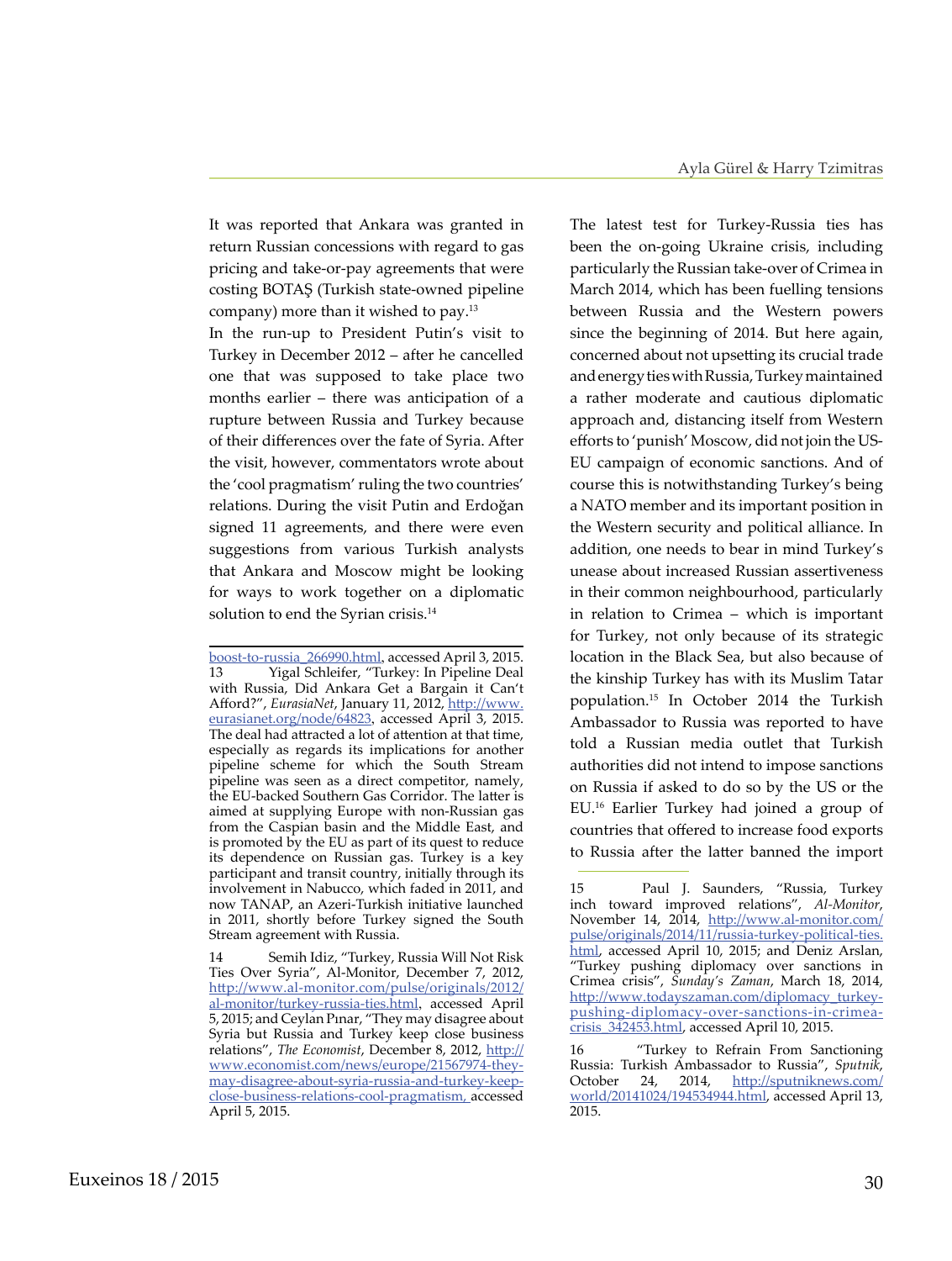of European foodstuffs in response to the sanctions.

More recently, at the fifth summit of their HLCC held in Ankara on 1 December 2014, the Russian president surprised the world by announcing that, given the obstacles created by the EU,<sup>17</sup> Russia was abandoning the longplanned South Stream gas pipeline project. Instead, Putin revealed, Russia would redirect the pipeline to Turkey, with the possibility of linking it to a 'hub' to be built on Turkish territory near the border with Greece to supply gas to consumers in southeast Europe.<sup>18</sup> Putin also noted that Turkey would receive a discount on gas and an additional 3 bcm of gas annually. On the same day, Turkey's BOTAŞ and Russian Gazprom signed a Memorandum of Understanding concerning the construction of a gas pipeline across the Black Sea to Turkey with 63 bcm annual capacity.<sup>19</sup> In the days that followed, signs began appearing that, contrary to what some believed, Gazprom is not bluffing but is serious about proceeding with what it now calls the Turkish Stream.<sup>20</sup> Last February, Gazprom's CEO Alexei Miller went to Ankara to meet with Turkish Energy Minister Taner Yıldız and work out further technical details of the Turkish Stream. It has since been revealed that the pipeline will have a capacity of 63 billion cubic meters (bcm) of gas, 15.75 bcm of which will be marketed in Turkey and the other 47.25 bcm is to be marketed to Europe through Greece, and that the project is scheduled to be incorporated into an inter-governmental agreement during the second quarter of this year.<sup>21</sup> There is also a tentative agreement that the route for the onshore section of the pipeline will go through the Thrace region, with landfall on the Black Sea near the village of Kıyıköy, connecting to a gas delivery point at Lüleburgaz for the Turkish customers and further on to a hub at the Greek-Turkish border near Ipsala. This is to serve as the delivery point for the European customers. The total length of the pipeline in Turkey will be 180 km.22

Meanwhile, Gazprom and BOTAŞ agreed on a discount on Russian gas supplied to Turkey, which Turkish Energy Minister Taner Yıldız said was 10.25 per cent, that is, higher than what was first announced back in December.<sup>23</sup>

<sup>17</sup> In no mood to make things easy for Russia's Gazprom, while it is in a serious standoff with the country and imposing sanctions on it to punish its interference in the conflict in eastern Ukraine, the EU has been making legal objections to the South Stream pipeline, which was to make its entry into EU territory in Bulgaria, on competition grounds. See Laurence Norman, "EU Tells Bulgaria to Stop Work on Gazprom's South Stream Project", *The Wall Street Journal*, June 3, 2014, [http://www.](http://www.wsj.com/articles/eu-tells-bulgaria-to-stop-work-on-gazproms-south-stream-project-1401811829) [wsj.com/articles/eu-tells-bulgaria-to-stop-work](http://www.wsj.com/articles/eu-tells-bulgaria-to-stop-work-on-gazproms-south-stream-project-1401811829)[on-gazproms-south-stream-project-1401811829](http://www.wsj.com/articles/eu-tells-bulgaria-to-stop-work-on-gazproms-south-stream-project-1401811829), accessed April 2, 2015.<br>18 "News conf

<sup>&</sup>quot;News conference following state visit to Turkey", President of Russia, December 1, 2014, <http://en.kremlin.ru/events/president/news/47126>, accessed April 14, 2015; and "In Diplomatic Defeat, Putin Diverts Pipeline to Turkey", *The New York Times*, December 1, 2014, [http://www.nytimes.](http://www.nytimes.com/2014/12/02/world/europe/russian-gas-pipeline-turkey-south-stream.html) [com/2014/12/02/world/europe/russian-gas](http://www.nytimes.com/2014/12/02/world/europe/russian-gas-pipeline-turkey-south-stream.html)[pipeline-turkey-south-stream.html,](http://www.nytimes.com/2014/12/02/world/europe/russian-gas-pipeline-turkey-south-stream.html) accessed April 14, 2015.

<sup>19 &</sup>quot;In Search of New Partners: Putin's Turkish Stream For Turkey", *Natural Gas Europe*, February 11, 2015, [http://www.naturalgaseurope.](http://www.naturalgaseurope.com/new-partners-putin-turkish-stream-turkey) [com/new-partners-putin-turkish-stream-turkey](http://www.naturalgaseurope.com/new-partners-putin-turkish-stream-turkey), accessed April 14, 2015.

<sup>20</sup> Stanley Reed and Sebnem Arsu, "Russia Presses Ahead With Plan for Gas Pipeline to Turkey", January 21, 2015, [http://www.nytimes.](http://www.nytimes.com/2015/01/22/business/international/russia-presses-ahead-with-plan-for-gas-pipeline-to-turkey.html?_r=2) [com/2015/01/22/business/international/russia](http://www.nytimes.com/2015/01/22/business/international/russia-presses-ahead-with-plan-for-gas-pipeline-to-turkey.html?_r=2)[presses-ahead-with-plan-for-gas-pipeline-to](http://www.nytimes.com/2015/01/22/business/international/russia-presses-ahead-with-plan-for-gas-pipeline-to-turkey.html?_r=2)[turkey.html?\\_r=2](http://www.nytimes.com/2015/01/22/business/international/russia-presses-ahead-with-plan-for-gas-pipeline-to-turkey.html?_r=2), April 11, 2015.

<sup>21</sup> "Russia Is Not Bluffing With Turkish Stream Project", *Oilprice.com*, February 25, 2015, [http://oilprice.com/Energy/Energy-General/Russia-](http://oilprice.com/Energy/Energy-General/Russia-Is-Not-Bluffing-With-Turkish-Stream-Project.html)[Is-Not-Bluffing-With-Turkish-Stream-Project.html](http://oilprice.com/Energy/Energy-General/Russia-Is-Not-Bluffing-With-Turkish-Stream-Project.html) , accessed April 12, 2015.

<sup>22</sup> "Alexey Miller and Taner Yildiz overfly intended route of onshore gas pipeline", Gazprom, February 7, 2015, [http://www.gazprom.com/press/](http://www.gazprom.com/press/news/2015/february/article217568/) [news/2015/february/article217568/,](http://www.gazprom.com/press/news/2015/february/article217568/) accessed April 14, 2015.

<sup>23 &</sup>quot;Moscow and Ankara agree 10.25% gas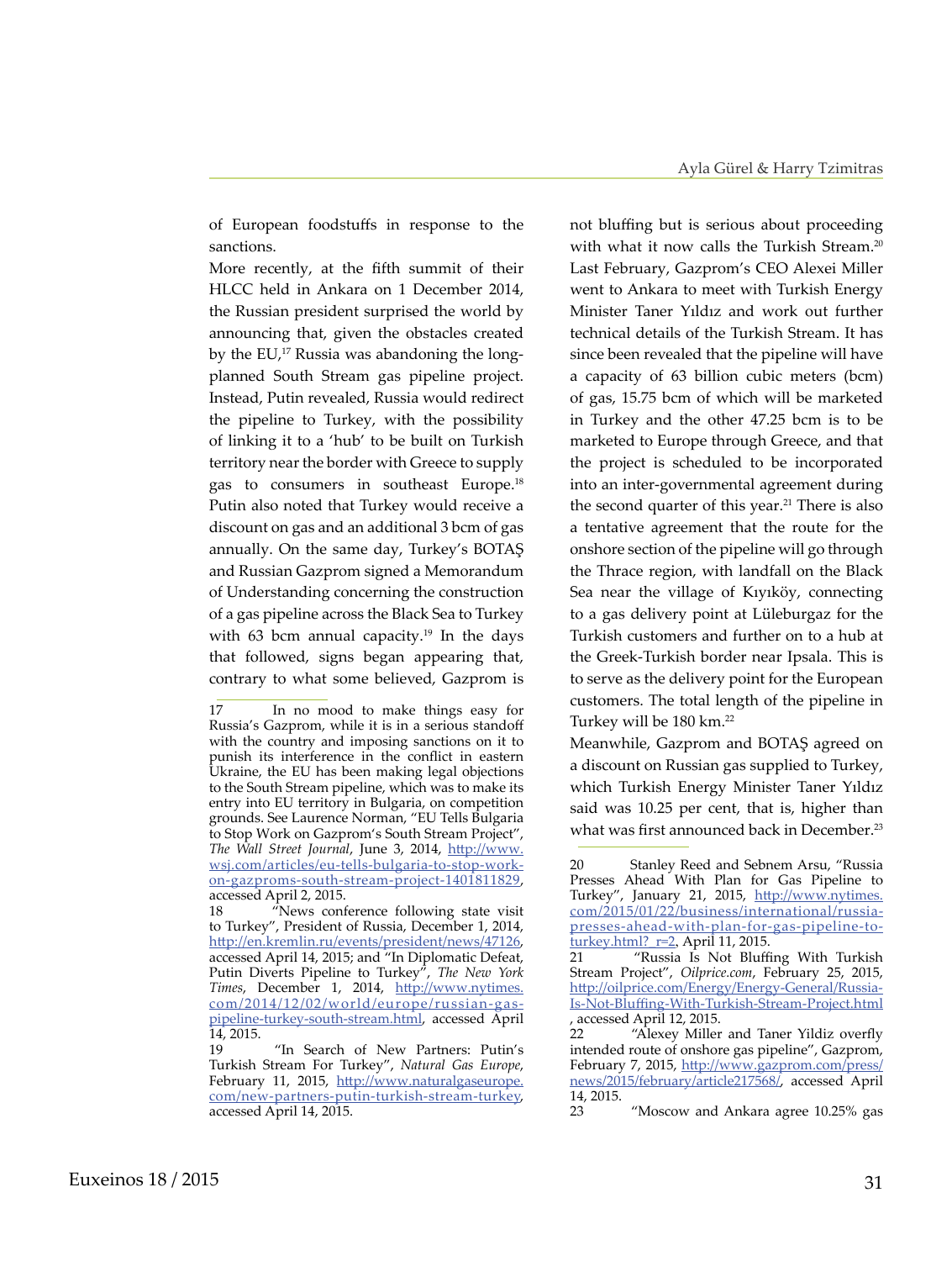Moreover, Turkey and Russia seem to have committed themselves to negotiating agreements on free trade, preferential trade, a schedule for eliminating trade barriers, for cooperation in banking and investment as well as for the use of domestic currencies in trade between the two countries. According to Turkish Economy Minister Nihat Zeybekçi, the aim here is 'to achieve the maximum free trade volume [that would be] possible between the two countries' in a way that is compatible with the fact that 'Russia is subject to the Eurosian Customs Union and Turkey is subject to the Customs Union with the European Union'.24 Overall, these dramatic developments spanning the last decade clearly attest to a movement of the centre of gravity away from the West for both Turkey and Russia and to the fact that, partly as a result of this, the two countries are coming increasingly closer both in the economic as well as the political spheres. As a former US State Department senior

## advisor aptly put it:

For Russia, the advantages of an improving relationship with Turkey are powerful and multidimensional. The symbolism of Turkey's unwillingness to join the US-European effort to isolate Moscow and to impose costs for the Kremlin's conduct in Ukraine allows Russian leaders to assert (and to believe) that NATO is not quite as unified as some of its national leaders claim. Almost from NATO's founding, Moscow has sought to exacerbate tensions within the alliance, a sensible geopolitical strategy that works best when Moscow is not overly provocative in its foreign policy. Given how unfavorable the current environment is in this context, Russia's relative success with Turkey likely extends beyond mere active diplomacy to also reflect a gradual, underlying shift in Ankara's perception of its national interests and goals as its efforts to join the EU recede.<sup>25</sup>

Needless to say, analysts vary in their characterisation of the growing Turkey-Russia rapport. Some have seen it as being 'founded on a sense of exclusion' by the US or EU rather than mutual interest,<sup>26</sup> while others have argued that it is 'more like a marriage of convenience' driven by pragmatism and overlapping interests, largely in the economic sphere.27 There is also the 'realist' view that tends to emphasize the crucial role of the post-Cold War 'change of threat perceptions on both sides' in bringing about the current rapprochement between the two former

26 Fiona Hill and Omer Taspinar, "Turkey and Russia: Axis of the Excluded?", *Survival,* 48.1 (2006): 81-92, accessed April 7, 2015, doi:10.1080/00396330600594256; Mesut Özcan and Ali Resul Usul, "Understanding the 'New' Turkish Foreign Policy: Changes within Continuity, is Turkey Departing from the West?" *USAK Yearbook of International Politics and Law,* 4 (2011): 159-185, http://www.usak.org.tr/dergiler. php?id=13&m=13&z=62#git, accessed April 2, 2015.

27 Dimitar Bechev, "Russia and Turkey: What does their partnership mean for the EU?", European Policy Centre Policy Brief, February 13, 2015, [http://www.epc.eu/documents/uploads/](http://www.epc.eu/documents/uploads/pub_5304_russia_and_turkey.pdf) [pub\\_5304\\_russia\\_and\\_turkey.pdf,](http://www.epc.eu/documents/uploads/pub_5304_russia_and_turkey.pdf) accessed April 2, 2015.

discount for Turkey", *Russia Today,* March 18, 2015, [http://rt.com/business/241949-russia-turkey-gas](http://rt.com/business/241949-russia-turkey-gas-discount/)[discount/](http://rt.com/business/241949-russia-turkey-gas-discount/), accessed April 15, 2015.<br>24 Turkey and Russia initia

<sup>&</sup>quot;Turkey and Russia initial deals to further cultivate trade ties", *Daily Sabah,* December 1, 2014, [http://www.dailysabah.com/economy/2014/12/01/](http://www.dailysabah.com/economy/2014/12/01/turkey-and-russia-initial-deals-to-further-cultivate-trade-ties) [turkey-and-russia-initial-deals-to-further-cultivate](http://www.dailysabah.com/economy/2014/12/01/turkey-and-russia-initial-deals-to-further-cultivate-trade-ties)[trade-ties,](http://www.dailysabah.com/economy/2014/12/01/turkey-and-russia-initial-deals-to-further-cultivate-trade-ties) accessed June 20, 2015. This move towards 'freer' bilateral trade has led to suggestions by some analysts that the debate over Turkey joining the Shanghai Cooperation Organization (SCO) – currently made up of China, Russia, Kazakhstan, Uzbekistan, Kyrgyzstan and Tajikistan – could be back on the agenda (see Laman Sadigova, "Turkey and Russia strengthen trade relations", *Azernews*, March 25, 2015, [http://www.azernews.](http://www.azernews.az/analysis/79443.html) [az/analysis/79443.html,](http://www.azernews.az/analysis/79443.html) accessed April 15, 2015). In the past, Erdoğan said he asked Putin to 'include us in the Shanghai Five and we will say farewell to the European Union' (see İhsan Dağı, "Turkey's quest for a Eurasian Union", *Sunday's Zaman,* January 27, 2013, [http://www.todayszaman.com/](http://www.todayszaman.com/columnist/ihsan-dagi/turkeys-quest-for-a-eurasian-union_305291.html) [columnist/ihsan-dagi/turkeys-quest-for-a-eurasian](http://www.todayszaman.com/columnist/ihsan-dagi/turkeys-quest-for-a-eurasian-union_305291.html)[union\\_305291.html](http://www.todayszaman.com/columnist/ihsan-dagi/turkeys-quest-for-a-eurasian-union_305291.html), accessed April 15, 2015). Turkey became a 'dialogue partner' of the SCO in April 2013 (see [http://www.sectsco.org/EN123/](http://www.sectsco.org/EN123/show.asp?id=410) [show.asp?id=410](http://www.sectsco.org/EN123/show.asp?id=410), accessed April 13, 2015).

<sup>25</sup> Saunders, "Russia, Turkey".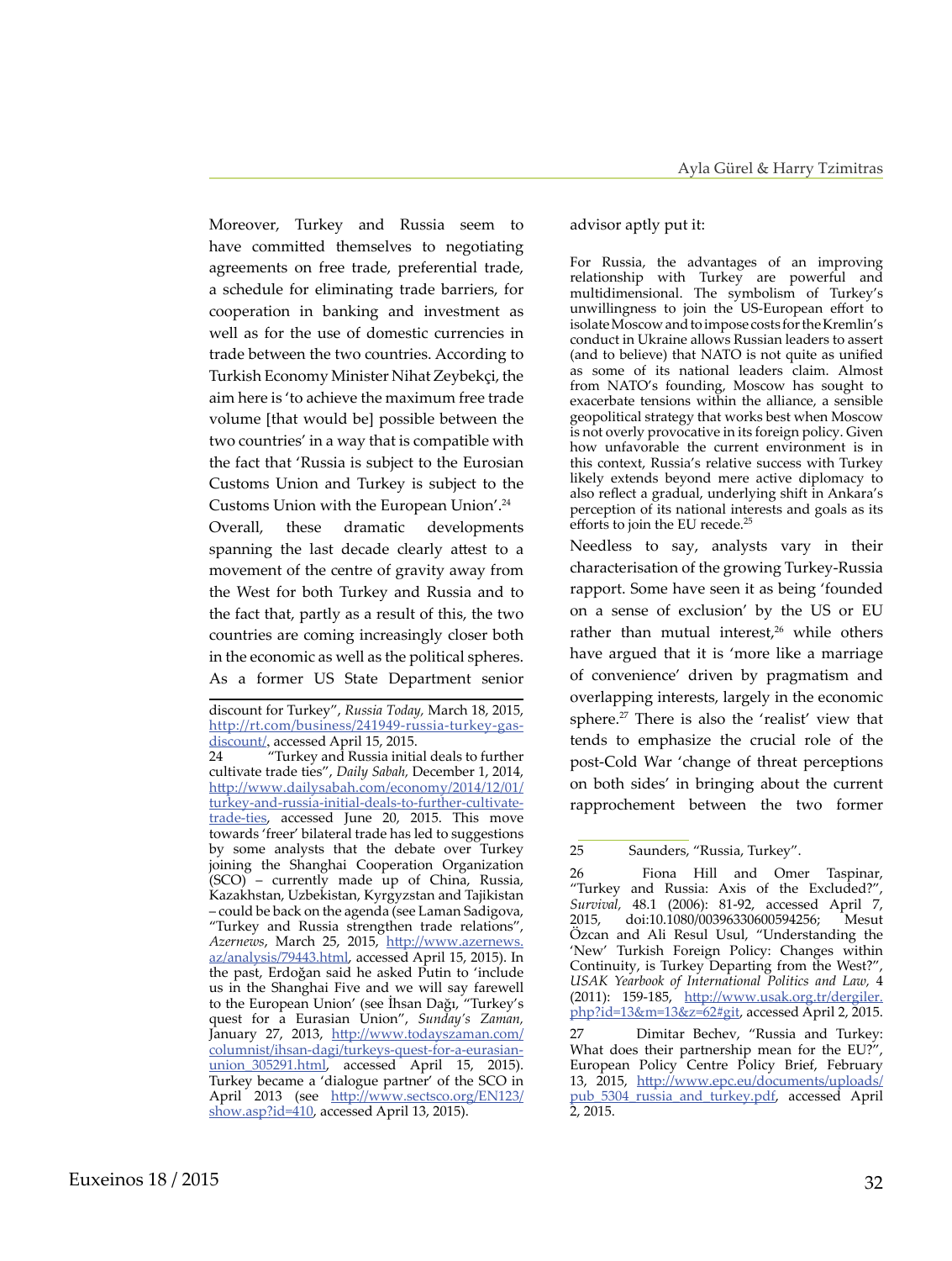adversaries.28 A common observation in all, however, concerns the oddness of this 'pairing' of Turkey and Russia, given their serious divergences in the Caucasus, the Balkans and, particularly, their seemingly competitive strivings for influence positions in the Eastern Mediterranean.

In the Levant, apart from being seriously at odds on the issue of Syria, Turkey and Russia also have Cyprus as a potential source of friction between them. In the latter's age-old ethno-political conflict, Russia has generally been a staunch supporter at the UN Security Council of the Greek Cypriot positions against those of Turkey and the Turkish Cypriot side. Currently the island is split between the Greek Cypriots, in control of the internationally recognised Republic of Cyprus (RoC or Republic) which is also a member of the EU, and the Turkish Cypriots, in control of the *de facto* Turkish Republic of Northern Cyprus (TRNC).<sup>29</sup> Turkey, which does not recognise

the RoC, is the only country that recognises the TRNC.

A question to look at here would be what implications – if any – the growing partnership between Turkey and Russia may have for the Cyprus problem and the efforts to solve it. This question has become rather relevant especially in view of recent developments in the RoC's relations with Russia. The RoC government, though it has so far towed the EU line, has repeatedly expressed strong reservations about the US-EU-NATO policy of sanctions against Russia for the latter's role in the Ukraine crisis.<sup>30</sup> In addition, apparently driven by its disappointment with the US, it has recently turned to Russia for even more upgraded relations between them.

Russia and the RoC already have quite strong ties, which date back to Soviet times, based on a Cold War history of non-alignment under [Archbishop Makarios,](http://www.ahistoryofgreece.com/biography/makarios.htm) President of the Republic from its inception in 1960 until 1976. Of course there is an important connection between them via Orthodox Christianity which is taken seriously by a great many of the Greek Cypriots and by an increasing number of Russians, since the collapse of the Soviet Union in 1991. More importantly than this spiritual link, however, is Russia's strong economic presence in (especially in the southern, RoCcontrolled part of) Cyprus, which is not only a favourite holiday destination for many

<sup>28</sup> Igor Torbakov*, Making Sense of the Current Phase of Turkish-Russian Relations,* The Jamestown Foundation, October 2007, [http://www.jamestown.](http://www.jamestown.org/uploads/media/Torbakov-OP.pdf) [org/uploads/media/Torbakov-OP.pdf,](http://www.jamestown.org/uploads/media/Torbakov-OP.pdf) accessed April 15, 2015.<br>29 The

The RoC was established in 1960 on a power-sharing basis between the Greek Cypriots and Turkish Cypriots, but this constitutional structure broke down in 1963 as a result of violent inter-communal strife. After that, the Greek Cypriot community assumed sole governance of the Republic, which has since functioned as a unitary state. Over time and without any formalities – such as a renegotiation of the relevant international treaties – having taken place, the Greek Cypriot government came to be internationally accepted as the legitimate RoC government. In 1974, in response to a coup by Greek and Greek Cypriot armed forces with the ultimate aim of effecting enosis (union of Cyprus with Greece), Turkey militarily intervened and divided the island. Since then, the Turkish Cypriots have been in charge of the northern part of the island, where Turkey keeps around 30,000 troops; and the Greek Cypriot-led Republic has administered the southern part. In 1983 Turkish Cypriots unilaterally declared independence and announced the establishment of the TRNC.

<sup>30</sup> Andrew Higgins, "Greece Steps Back Into Line With European Union Policy on Russia Sanctions", The *New York Times,* January 29, 2015, [http://www.nytimes.com/2015/01/30/world/](http://www.nytimes.com/2015/01/30/world/europe/european-union-russia-sanctions-greece.html?_r=0) [europe/european-union-russia-sanctions-greece.](http://www.nytimes.com/2015/01/30/world/europe/european-union-russia-sanctions-greece.html?_r=0) html?  $r=0$ , accessed April 1, 2015; and "Russian sanctions create broader problems for entire EU– Cyprus president", *Russia Today,* February 24, 2015, [http://rt.com/business/234959-cyprus-eu-russia](http://rt.com/business/234959-cyprus-eu-russia-sanctions/)[sanctions/](http://rt.com/business/234959-cyprus-eu-russia-sanctions/), accessed March 29, 2015. The RoC and Greece are among several members of the European Union that are against imposing sanctions on Russia, primarily for economic reasons.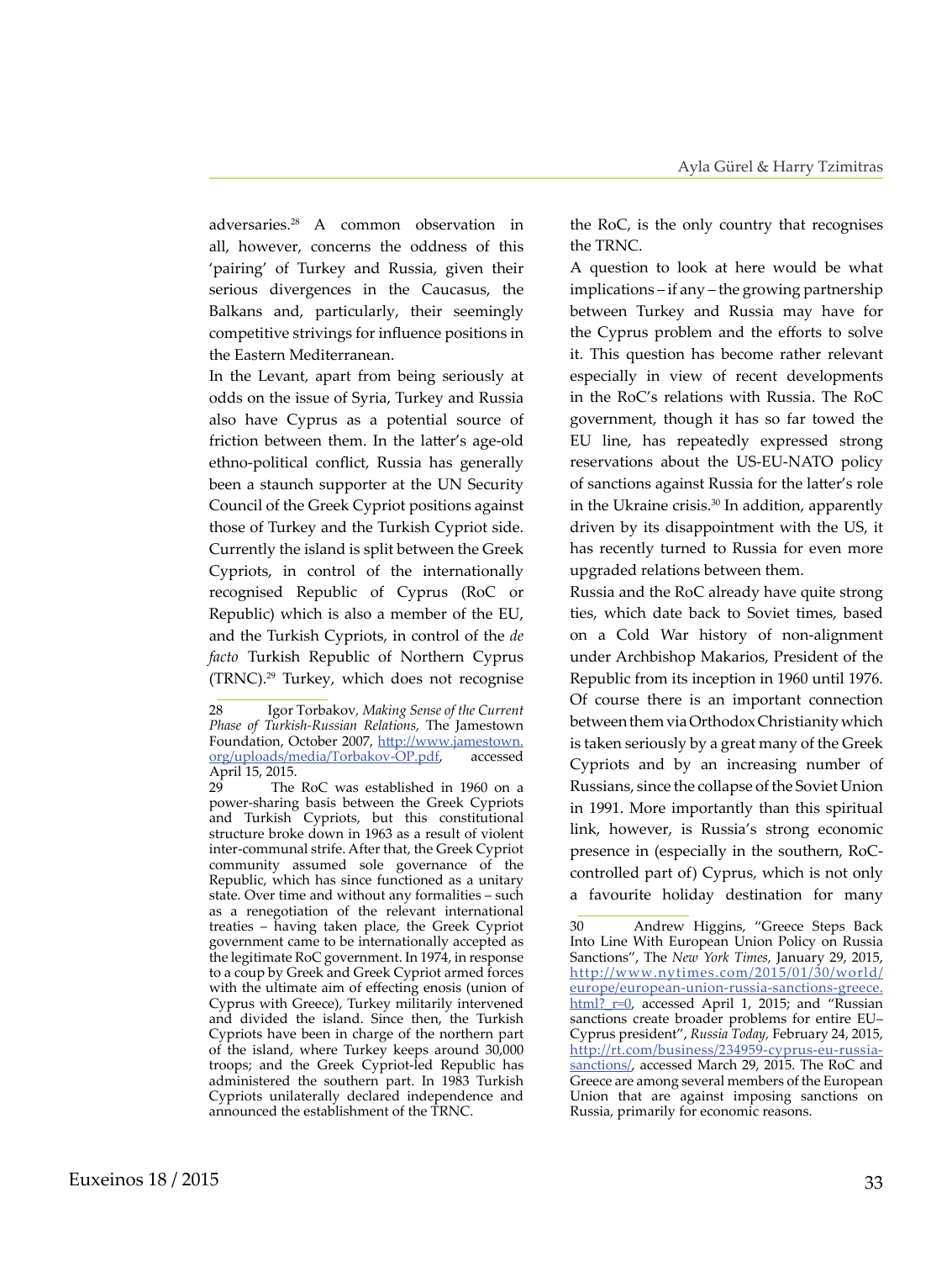Russians, but also receives a significant amount of Russian investment. The latter, presently at \$33 billion, accounts for more than 80 per cent of all foreign investment in the RoC; and the RoC ranks second in terms of investment in Russia with about \$65 billion.<sup>31</sup> In 2011 Russia gave the RoC a \$2.5 billion loan on very favourable terms to help stabilise its ailing banking system.<sup>32</sup> Also, Russia is one of the only two countries (France being the other one) that supply arms to the RoC.<sup>33</sup>

As the RoC President recently said in an interview with TASS last February: "Cyprus is very closely connected with Russia ... Our economy and defense are highly dependent on our relations with Russia. Thousands of Russian companies work in Cyprus, we have large investments made by the citizens of Russia ... Our tourism also strongly depends on Russians".34

Politically, Russia is seen by many in Cyprus as a reliable and consistent supporter of the Greek Cypriot side in the Cyprus dispute.

34 "Russian sanctions", *Russia Today,*  February 24, 2015.

Generally speaking, since 1964 it has supported the Greek Cypriot position at the UN Security Council. Notably in 2004, a few days before the referendums in Cyprus on the UN's 'Plan for a Comprehensive Settlement of the Cyprus Problem', Russia vetoed at the UN Security Council a draft resolution aimed at establishing a new UN mission to monitor the implementation of the Plan and to provide security. This shooting down of the draft resolution was then welcomed by the Greek Cypriot opponents of the UN Plan. The Plan had strong backing from especially the Western powers, including the US, the EU, and Turkey. (Subsequently the Plan was overwhelmingly rejected by the Greek Cypriot community while it was upheld by the Turkish Cypriot community with quite a large margin.)

Cyprus is important for Russia too, especially as a port. Beyond the significant mutual economic ties, Russia values the Republic not only as a trusted friend in the EU but also because of what the island, an essential part of any security dynamic in the Eastern Mediterranean, could provide as regards helping Russian foreign policy goals in that region. In recent years Russian warships have made numerous stops in Cyprus.<sup>35</sup> Since 2011, Russia's security interests in Cyprus have increased over concerns that the political instability in Syria could threaten Russia's only Mediterranean port [Tartus]. Given its close security ties with NATO, it is unlikely that Cyprus has much it can offer to Russia in this realm. Still, Russian submarines routinely patrol in Cypriot waters without being harassed, giving Russia more access to the

<sup>31</sup> [http://en.kremlin.ru/events/president/](http://en.kremlin.ru/events/president/transcripts/47739) [transcripts/47739](http://en.kremlin.ru/events/president/transcripts/47739), accessed April 13, 2015. According to President Putin, most of this investment from Cyprus is 'repatriated capital, but that it is coming via Cyprus is already not a bad thing. It is good when our money comes back to work in our economy.' This of course refers to Russian oligarchs' money that is parked in Cyprus returning to Russia as 'foreign investment'.

<sup>32</sup> "Russia 'bails out' cash-strapped Cyprus", *Euractive,* October 6, 2011, [http://www.euractiv.](http://www.euractiv.com/europes-east/russia-bails-cash-strapped-cypru-news-508182) [com/europes-east/russia-bails-cash-strapped](http://www.euractiv.com/europes-east/russia-bails-cash-strapped-cypru-news-508182)[cypru-news-508182](http://www.euractiv.com/europes-east/russia-bails-cash-strapped-cypru-news-508182), accessed April 2, 2015.

<sup>33</sup> The RoC is a leading Mediterranean buyer of weapons from Russia; its air defence system and most of its tank regiments are Russianmanufactured. See Igor Delanoe, "Cyprus, a Russian Foothold in the Changing Eastern Mediterranean", Rubin Center, August 4, 2013, [http://www.](http://www.rubincenter.org/2013/08/cyprus-a-russian-foothold-in-the-changing-eastern-mediterranean/) [rubincenter.org/2013/08/cyprus-a-russian](http://www.rubincenter.org/2013/08/cyprus-a-russian-foothold-in-the-changing-eastern-mediterranean/)[foothold-in-the-changing-eastern-mediterranean/](http://www.rubincenter.org/2013/08/cyprus-a-russian-foothold-in-the-changing-eastern-mediterranean/), accessed April 5 2015; and "Russian warships allowed at ports of Cyprus for humanitarian purposes — president", *Tass*, February 26, 2015, <http://tass.ru/en/russia/779803>, accessed March 12, 2015.

<sup>35 &</sup>quot;The Russian Military Has a Tiny New Friend", War is Boring, April 19, 2014, [https://](https://medium.com/war-is-boring/the-russian-military-has-a-tiny-new-friend-ea51967900d5) [medium.com/war-is-boring/the-russian-military](https://medium.com/war-is-boring/the-russian-military-has-a-tiny-new-friend-ea51967900d5)[has-a-tiny-new-friend-ea51967900d5](https://medium.com/war-is-boring/the-russian-military-has-a-tiny-new-friend-ea51967900d5), accessed April 6, 2015.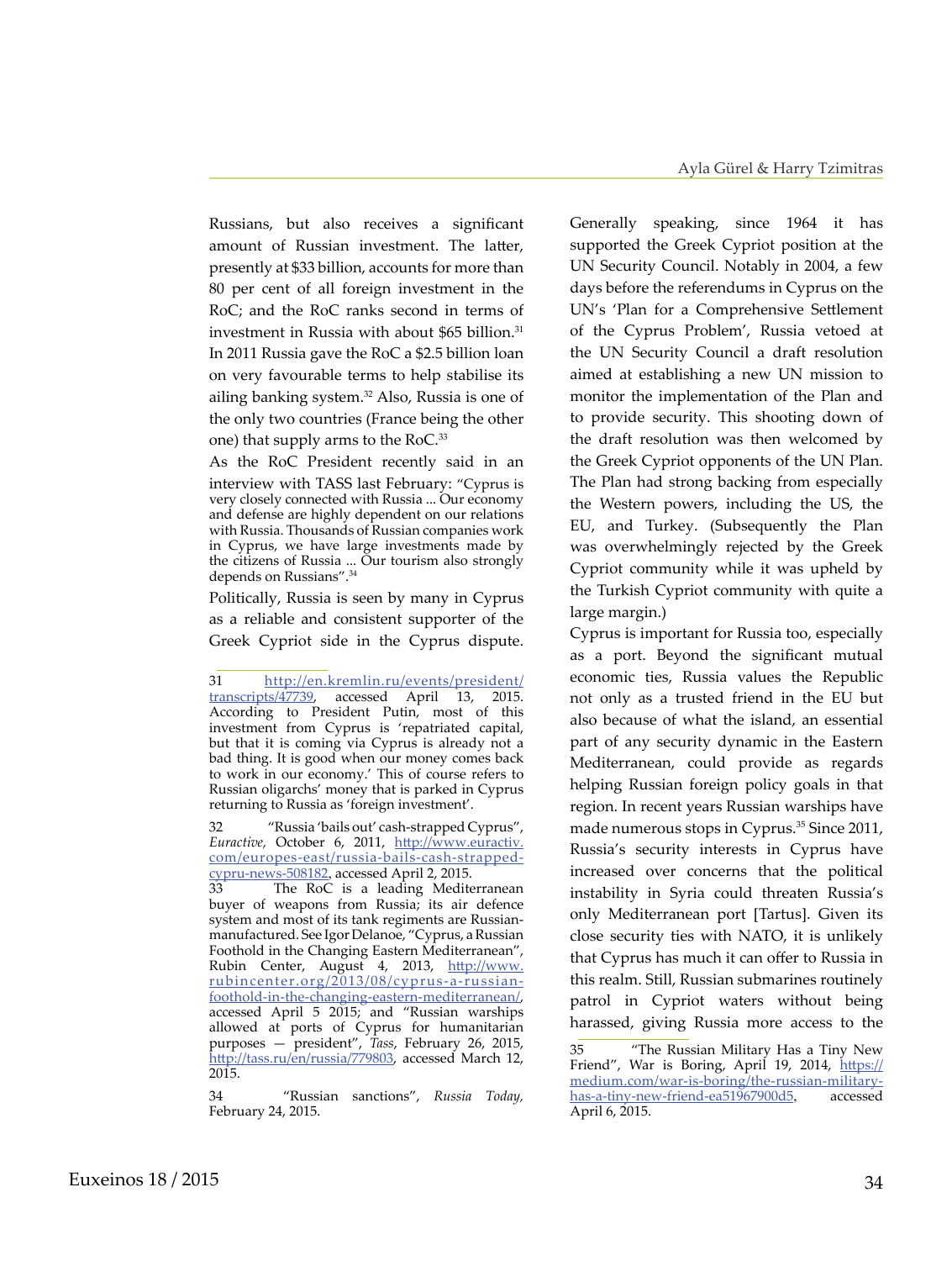Mediterranean than it would have otherwise.<sup>36</sup> In fact, Russia has been making requests to the RoC for military use of the Andreas Papandreou airbase in Paphos and Limassol port since at least mid-2013.37 It is clear that the RoC cannot go very far in meeting such requests without serious damage to its relations with the US and its standing within the EU. Nevertheless, the various bi-lateral agreements signed between the two sides during the visit to Moscow by President Anastasiades last February included, much to the dismay of the Western powers, 'a Memorandum of Understanding between the Ministries of Defense of the two countries for cooperation in the naval field', and an 'agreement ... on military cooperation'. Anastasiades was careful to play down the significance of these military agreements, saying that they were 'to do with the renewal of an existing agreement which has been updated to include use of the Limassol port also for the additional purpose of the 'fight against international terrorism, international piracy, the illegal movement of narcotic drugs, illegal trade and other similar practices'.<sup>38</sup> Of course this has been no comfort to those in the West who are concerned that with this move Russia may have moved closer to obtaining a 'military foothold' in Cyprus that would help its historic aspiration to have more influence in the Mediterranean.

Now, apart from their heavy reliance on Russia

in defence and economic matters, as already mentioned, the Greek Cypriots tend also to rely on Russia as their trusted supporter in the international arena with respect to the Cyprus problem. Usually this belief becomes stronger at times when they are disappointed by the US because they feel that the latter is not doing what it should to censure Turkey for actions that 'violate the sovereignty' of the Republic. President Anastasiades's visit to Moscow with all the noise around the military agreements and renewed solidarity with Russia coinciding with the latest crisis with Turkey over the rights to the island's exclusive economic zone  $(EEZ)<sup>39</sup>$  suggest that this is what has happened again.

In October 2014 Anastasiades suspended his participation as the Greek Cypriot leader in the UN-sponsored talks with the Turkish Cypriot side for a settlement of the Cyprus problem. This was after Turkey issued a notice

<sup>36 &</sup>quot;Cyprus' Strategic Importance", Stratfor, June 28, 2012, [https://www.stratfor.com/video/](https://www.stratfor.com/video/cyprus-strategic-importance-dispatch) [cyprus-strategic-importance-dispatch,](https://www.stratfor.com/video/cyprus-strategic-importance-dispatch) accessed February 13, 2015.

<sup>37</sup> Nathan Morley, "Russia eyeing Cyprus bases", *Cyprus Mail*, June 30, 2013, [http://cyprus](http://cyprus-mail.com/2013/06/30/russia-eyeing-cyprus-bases/)[mail.com/2013/06/30/russia-eyeing-cyprus-bases/](http://cyprus-mail.com/2013/06/30/russia-eyeing-cyprus-bases/), accessed April 15, 2015.

<sup>38</sup> [http://www.presidency.gov.cy/](http://www.presidency.gov.cy/presidency/presidency.nsf/257dd326cd3d2743c22575150033e6a7/13013e2810dedb3bc2257df900368638?OpenDocument) [presidency/presidency.nsf/257dd326cd3d2743c225](http://www.presidency.gov.cy/presidency/presidency.nsf/257dd326cd3d2743c22575150033e6a7/13013e2810dedb3bc2257df900368638?OpenDocument) [75150033e6a7/ 13013e2810dedb3bc2257df90036863](http://www.presidency.gov.cy/presidency/presidency.nsf/257dd326cd3d2743c22575150033e6a7/13013e2810dedb3bc2257df900368638?OpenDocument) 8? OpenDocument, accessed April 13, 2015.

<sup>39</sup> The Greek Cypriot-led, internationally recognised RoC government, maintains that *it* alone has the *sovereign right* to explore for and exploit the natural resources in Cyprus' EEZ. Moreover, the RoC maintains that this right is "inalienable and non-negotiable" and *is not conditional on a Cyprus solution;* that is, it is not a bi-communal issue for discussion within the context of, or parallel to, the settlement negotiations. The Turkish Cypriots, together with Turkey, say that the Greek Cypriots alone cannot legitimately represent the genuine RoC, as this is contrary to the 1960 Cyprus Accords and Constitution. In their view, since the 1963 breakdown of the bi-communal power-sharing structures of the Republic, no single authority, constitutionally competent to represent Cyprus as a whole (i.e. Greek Cypriots and Turkish Cypriots together) has existed on the island. On this basis, they object to all Greek Cypriot actions relating to the EEZ. They regard such actions as involving the exercise of sovereign rights at the international level, which the two communities possess jointly, by virtue of their being the equal co-founders of the Republic. See Ayla Gürel, Fiona Mullen, and Harry Tzimitras, *Cyprus Hydrocarbons: Context, Positions and Scenarios* (Nicosia: PRIO Cyprus Centre, 2013), [http://cyprus.prio.org/Publications/](http://cyprus.prio.org/Publications/Publication/?x=1172) [Publication/?x=1172,](http://cyprus.prio.org/Publications/Publication/?x=1172) accessed April 2, 2015.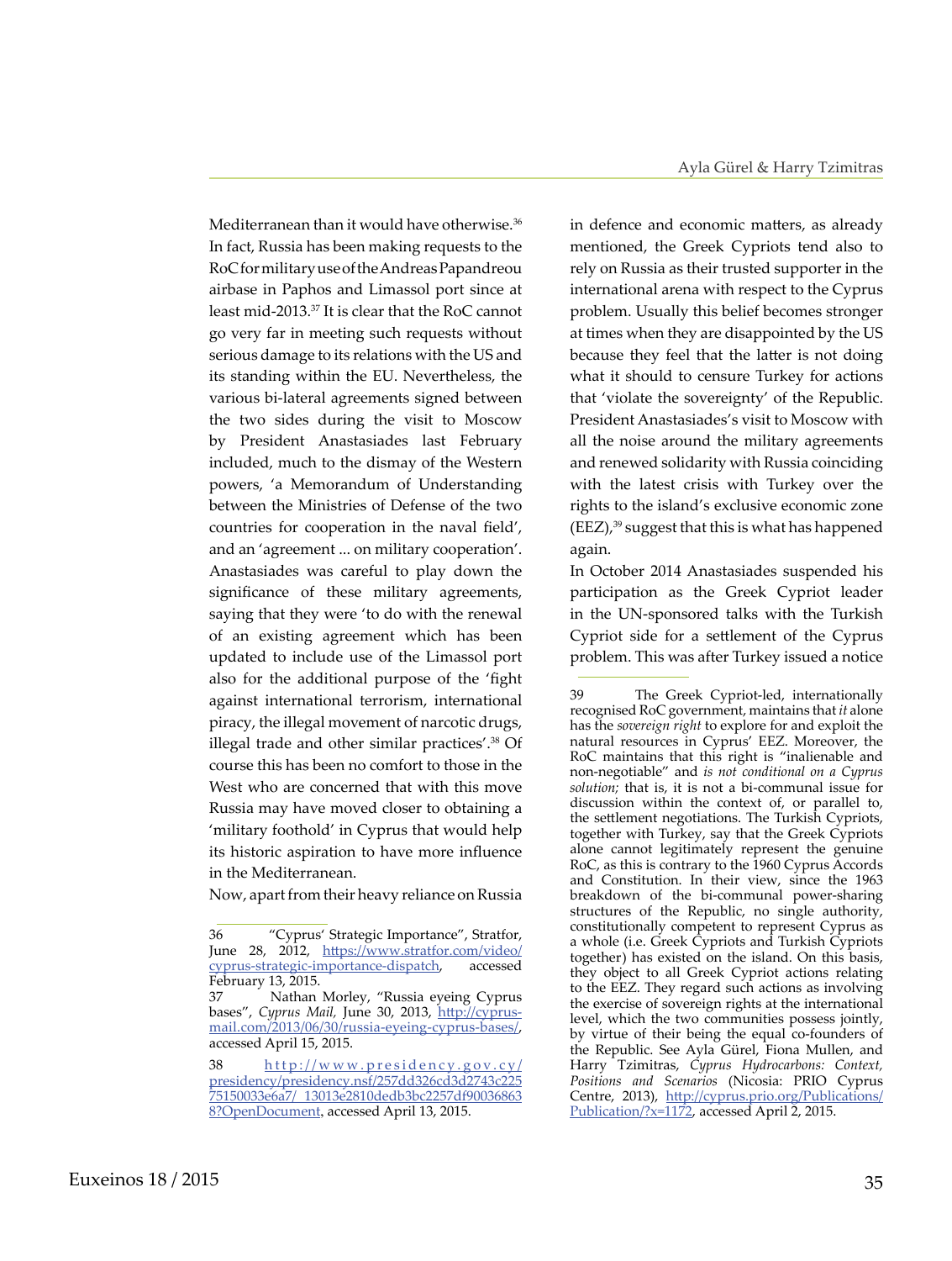to mariners, or NAVTEX, announcing that a seismic vessel, called the Barbaros, would be conducting surveys in the island's EEZ in a sector marked by the RoC as an exploration area. The Barbaros ship sailed in a few days later, accompanied by Turkish military vessels. The move was made upon the request of Turkish Cypriots who claim an equal share in sovereign rights to the island's EEZ in their capacity as co-founders of the bicommunal RoC in 1960. The Greek Cypriots expected the US to put pressure on Turkey to cancel the NAVTEX and draw its ship from the Cyprus seas but the US did not do anything.<sup>40</sup> This led to frustration with the US and was most likely what motivated President Anastasiades to be so keen on the idea of further strengthening ties and extending cooperation with Russia, including ways that would seriously be disconcerting for the West.

But what has been the response from Russia to the latest NAVTEX saga? And what exactly is Russia's position as regards the dispute over rights to Cyprus' EEZ and offshore hydrocarbons?

Upon Anastasiades's announcement of his decision to withdraw from the talks, and after a meeting between Russian Deputy Foreign Minister Alexey Meshkov and the RoC presidential special envoy Sotos Zackheos, the Russian Foreign Ministry issued a rather ambiguous statement. Russia announced that 'unilateral actions and show of force are unacceptable and worsen the situation, not only as regards Cypriot affairs, but also the Eastern Mediterranean region'.<sup>41</sup> As pointed

out by a Greek Cypriot commentator, the allusion to 'unilateral actions' could only be referring to the Republic because this phrase is included in all Turkish pronouncements related to the issue, while the phrase 'show of force' clearly refers to Turkey. Shortly after this, the Russian foreign ministry spokesman Alexander Lukashevich said: 'We believe that the parties concerned should refrain from steps, including in respect to the exclusive economic zone of Cyprus, which could hurt the talks.'42 (Emphasis added) This interpretation is not inconsistent with the 'balanced attitude' Russia has apparently tried to maintain on the matter; that is, balanced between the positions of Turkey (and Turkish Cypriots), on the one hand, and the Greek Cypriot-led RoC, on the other.

Russia has, in fact, maintained a degree of ambivalence towards these positions. Russia has demonstrated support for the Greek Cypriot position in statements such as the following by the Russian Foreign Ministry spokesman, Alexander Lukashevich:

With regard to the Republic of Cyprus's activities in its exclusive economic zone, I would like to recall that in accordance with the 1982 UN Convention on the Law of the Sea, to which Cyprus is a party along with the other 162 states, a coastal state has sovereign rights in its EEZ for exploring, developing and preserving the natural resources ... Thus, if the Cypriot side is planning to undertake mineral exploration and production activities within those areas of its EEZ that on the basis of international treaties are delimited with the opposite states, such activities are consistent with international law and the scope of sovereign rights available to the Republic of Cyprus in accordance with the UN Convention on the Law of the Sea.43

<sup>40</sup> Elias Hazou, "Walking a fine line with Russia", Cyprus Mail. February 26, 2015, [http://](http://cyprus-mail.com/2015/02/26/walking-a-fine-line-with-russia/) [cyprus-mail.com/2015/02/26/walking-a-fine-line](http://cyprus-mail.com/2015/02/26/walking-a-fine-line-with-russia/)[with-russia/](http://cyprus-mail.com/2015/02/26/walking-a-fine-line-with-russia/), accessed April 8, 2015.

<sup>41 &</sup>quot;Unilateral actions inadmissible in Cyprus settlement — Russian ForMin", *Tass*, October 9, 2014, <http://tass.ru/en/russia/753471>, accessed April 14, 2015.

<sup>42</sup> http://cyprus-mail.com/2014/10/12/russiapushing-cyprus-into-the-abyss-again/

Russian Foreign Ministry Spokesman Alexander Lukashevich Answers a Media Question Regarding the Republic of Cyprus's Pursuit of Mineral Exploration and Exploitation Activities in Its Exclusive Economic Zone, 1228-19-08-2011, 19 August 2011, [http://www.mid.ru/bdomp/brp\\_4.](http://www.mid.ru/bdomp/brp_4.nsf/e78a48070f128a7b43256999005bcbb3/b104fcc31f6810aec32578f40037701e!OpenDocument)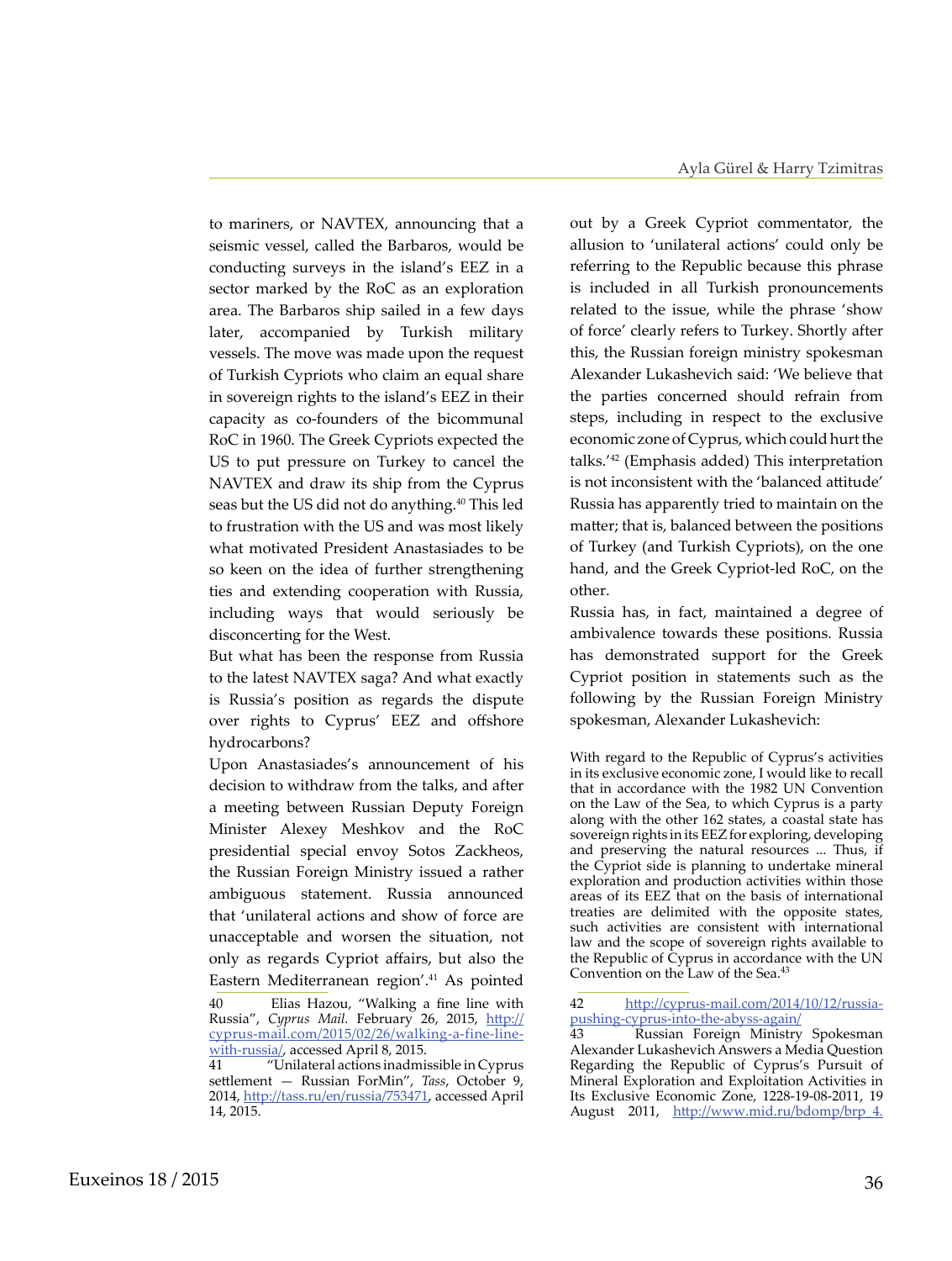Yet, speaking at a joint press conference, on 17 April 2013, with his Turkish counterpart Ahmet Davutoğlu, Russian Foreign Minister Sergei Lavrov was clearly very careful also to placate Turkey: "In respect of Cyprus [hydrocarbons] ... any prospecting for natural resources must envisage an agreement that each and all Cypriots gain from it".<sup>44</sup> Similarly, Russian Energy Minister Alexander Novak speaking at the Turkish-Russian Joint Economic Commission in Antalya on April 20 2013, noted that with the current realities, Cyprus should not expect help from Russia on the issue of natural gas, adding that "There are certain difficult issues that concern the waters around Cyprus. We will not endanger our relations with the Turkish Republic, given that our cooperation has continued for years".45

And this brings us back to Turkey-Russia relations and to the regional effects of their growing cooperation. Not surprisingly, Russia seems to value its economic ties and strategic collaboration with Turkey more highly than its traditional friendship with the Greek Cypriots. This is visible in its abstaining from giving the Greek Cypriots unequivocal support in what the latter essentially see as a battle to defend their sovereignty against Turkish encroachments. However, another factor driving this stance by Russia is likely to be its 'policy preference for delays and procrastinations in developing the East-Med hydrocarbons'.46 According to Pavel Baev:

[F]or *Gazprom* the only possible interest in taking control over the unexplored but not very promising fields in the Eastern Mediterranean is in keeping them idle. Moscow cannot ignore Turkish objections against their exploration and development under the exclusive sovereignty of the Republic of Cyprus and cannot hope to negotiate a deal that would provide for an engagement of the TRNC ... what is even more important, it is fundamentally not interested in the growth of new sources of gas supply in this remote but sensitive corner of the European market.<sup>4</sup>

In other words, Russia in fact seems to have its own economic and geopolitical reasons to be not unhappy with the current Turkish/ Turkish Cypriot objections to RoC offshore exploration activities.

Yet the West and the UN are keen to employ the prospect of wealth as an incentive for the parties to agree on a Cyprus solution. Therefore, they regularly emphasize the fact that the prospect entails regional cooperation that crucially includes Turkey and hence necessitates reconciliation. However, anyone with an understanding of the situation in Cyprus would know that the Greek Cypriots have very serious qualms about Turkey's involvement in the island. And this is a major reason why the Greek Cypriots tend to find it hard to accept power sharing with the Turkish Cypriots, which they fear would be indistinguishable from sharing power with Turkey. It is clear that without tackling this problem, reconciliation cannot be achieved in Cyprus.

Another very important factor that needs to be considered here, of course, is Russia, a permanent member of the UN Security

[nsf/e78a48070f128a7b43256999005bcbb3/b104fcc31f](http://www.mid.ru/bdomp/brp_4.nsf/e78a48070f128a7b43256999005bcbb3/b104fcc31f6810aec32578f40037701e!OpenDocument) [6810aec32578f40037701e!OpenDocument](http://www.mid.ru/bdomp/brp_4.nsf/e78a48070f128a7b43256999005bcbb3/b104fcc31f6810aec32578f40037701e!OpenDocument). 44 [http://www.mid.ru/brp\\_4.nsf/0/5B315D](http://www.mid.ru/brp_4.nsf/0/5B315D17C1637E5744257B5200405AC0) [17C1637E5744257B5200405AC0,](http://www.mid.ru/brp_4.nsf/0/5B315D17C1637E5744257B5200405AC0) accessed June 20, 2015.

<sup>45 &</sup>quot;Russia not to , risk' Turkey for Cyprus", *Hürriyet Daily News,* April 20, 2015, [http://www.](http://www.hurriyetdailynews.com/russia-not-to-risk-turkey-for-cyprus.aspx?pageID=238&nID=45295&NewsCatID=344) [hurriyetdailynews.com/russia-not-to-risk-turkey](http://www.hurriyetdailynews.com/russia-not-to-risk-turkey-for-cyprus.aspx?pageID=238&nID=45295&NewsCatID=344)[for-cyprus.aspx?pageID=238&nID=45295&NewsCa](http://www.hurriyetdailynews.com/russia-not-to-risk-turkey-for-cyprus.aspx?pageID=238&nID=45295&NewsCatID=344)  $tID = 344$ , accessed June 21, 2015.

<sup>46</sup> Pavel Baev, "Russia Fakes Interest in

Hydrocarbons in the Eastern Mediterranean", in *East Mediterranean Hydrocarbons - Geopolitical Perspectives, Markets, and Regional Cooperation*, ed. Ayla Gürel, Harry Tzimitras, and Hubert Faustmann, (Nicosia: PRIO Cyprus Centre, 2014), 38-44, [http://file.prio.no/publication\\_files/](http://file.prio.no/publication_files/cyprus/3-2014%20East%20Mediterranean%20Hydrocarbons.pdf) [cyprus/3-2014%20East%20Mediterranean%20](http://file.prio.no/publication_files/cyprus/3-2014%20East%20Mediterranean%20Hydrocarbons.pdf) [Hydrocarbons.pdf](http://file.prio.no/publication_files/cyprus/3-2014%20East%20Mediterranean%20Hydrocarbons.pdf), accessed June 20, 2015. 47 Baev, "Russia Fakes".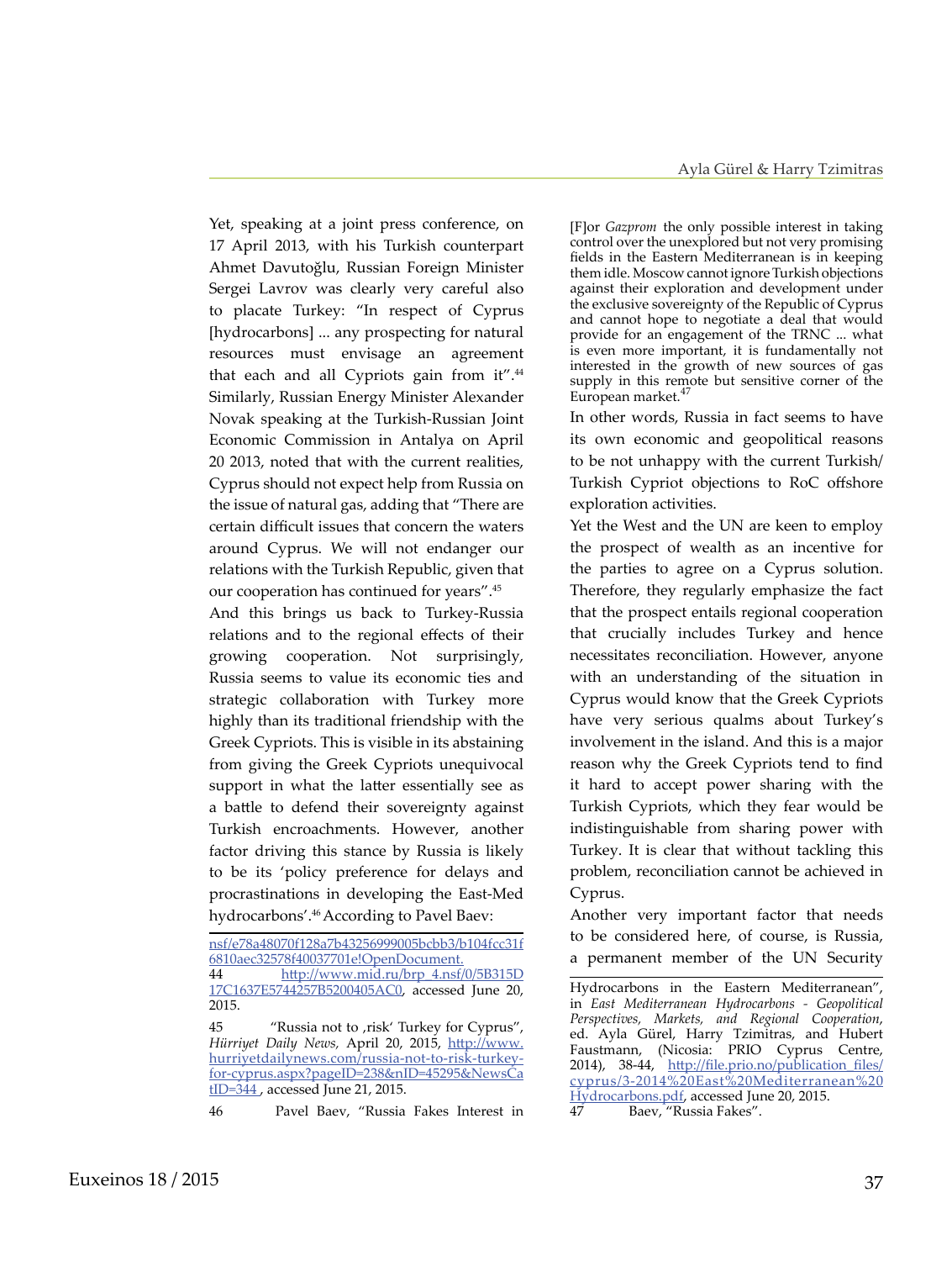Council. A Cyprus solution based on Western ideas that equate peace and stability in the Eastern Mediterranean with restricting Russia's area of manoeuvre in the region is bound to be problematic. This would ensure Russian opposition. Such opposition, operating together with the Greek Cypriot anxieties about Turkey, would almost certainly guarantee a similar inconclusiveness as has been experienced in the Cyprus negotiations for decades. This eventuality can only be countered by properly engaging Russia in the Cyprus peace process.

Fortunately, relations between Russia and Turkey are now much stronger, more complex and surely more promising than ever before in modern times. As regards Cyprus, for all Russia's historic connection with the Greek Cypriots, the Kremlin today seems to have understood that it needs to take a far from partisan view about what is at stake on the divided island. At present, there is some reason to hope that Russia and Turkey, by far the major players in the region, could act together with the Western powers – especially the US and the EU – to help formulate a solution that would sufficiently appeal to both Cypriot sides.

### **About the Authors**

Ayla Gürel is Senior Research Consultant at the Peace Research Institute Oslo (PRIO) Cyprus Centre in Nicosia, Cyprus. Before joining PRIO in 2002 she was an academic engineer based at the Eastern Mediterranean University in Famagusta, Cyprus. Since 2011 she has been engaged in research on issues related to hydrocarbons exploration and exploitation offshore Cyprus and more generally in the Eastern Mediterranean. She co-authored (together with Fiona Mullen) a seminal report on The Cyprus Hydrocarbons Issue: Context, Positions and Scenarios, PRIO Cyprus Centre

Report 1/2013. Her other related publications include: Ayla Gürel, A., H. Tzimitras, and H. Faustmann (eds.), East Mediterranean Hydrocarbons: Geopolitical Perspectives, Markets, and Regional Cooperation, PRIO Cyprus Centre Report 3/2014; Gürel, A. and L. Le Cornu, "Can Gas Catalyse Peace in the Eastern Mediterranean?", The International Spectator, 49(2), 2014, pp. 11-33; and Gürel, A. and F. Mullen, "Can Eastern Mediterranean Gas Discoveries Have a Positive Impact on Turkey-EU Relations?", Policy Brief for the Istituto Affari Internazionali-Istanbul Policy Center-Mercator Foundation project 'Turkey, Europe and the World', March 2014; and Gürel, A., 'The Cyprus Problem as an Obstacle to Regional Energy Cooperation', Oxford Energy Forum, 93, August 2013. e-mail: ayla [at] prio.org

Dr. Harry Tzimitras is the Director the Peace Research Institute Oslo Cyprus Centre. In this capacity, he coordinates research and dialogue activities on the search for a political settlement to the island's division. He is Associate Professor of International Law and International Relations, specializing in the law of the sea, foreign policy and Greek-Turkish relations. His recent publications in the field of hydrocarbons include "Gas Can Become the New Lost Opportunity" (coauthored with A. Gurel) in J. Kerr Lindsay (ed.) Resolving Cyprus: New Approaches to Conflict Resolution. London: I.B. Tauris, 2014; "How to Build Confidence Over Energy Issues in the Context of a Cyprus Settlement" (co-authored with A. Gurel and H. Kahveci) in S. Andoura and D. Koranyi (eds.), Energy in the Eastern Mediterranean – Promise or Peril? Brussels-Washington D.C.: Egmont Institute and Atlantic Council, 2014. e-mail: harry [at] prio.org